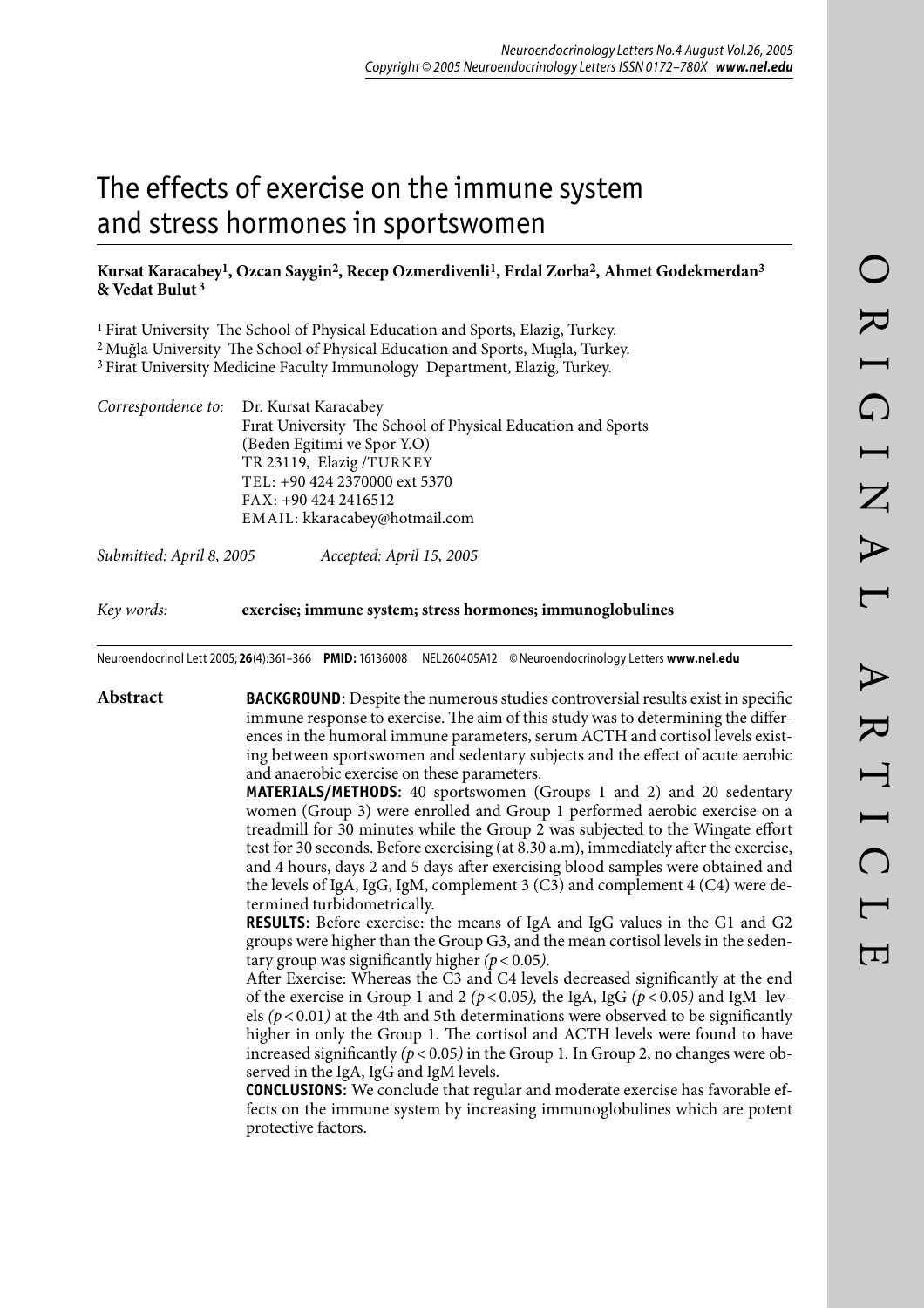### **Introduction**

Despite the numerous studies aimed at explaining the specific immune response to exercise, conflicts exist in the results obtained so far from such studies. Most of the studies examining the effects of exercise on immune functions have either focused on only one type of exercise or on the changes following exercise of short duration [3,15,30]. There have been a limited number of studies examining the effects of regular exercise in the long term on the immune system [3, 7, 40**,**  31**]**. Regular exercise has been reported to have several favorable effects on physiological, psychological, and immunological functions [8, 17, 29, 34], and increase in the resistance against infections [17, 27, 32, 33 ].Vigorous exercise, however, has been reported to have a negative effect on these functions [5, 15, 19, 24]. In elite sportswomen the effects of acute aerobic and anaerobic exercise on the immune and neuro-humoral system has not been fully investigated.

For this reason, our study was aimed to investigate the differences between the sportswomen and those leading sedentary lives by comparing their humoral immune parameters, serum ACTH and cortisol levels and the effects of acute aerobic and anaerobic exercise on these. In human, plasma cortisol level is approximately 13.2 µg/dL. The level of cortisol shows a circadian rhythm during the day, and it is regulated by corticotrophin Releasing Hormone (CRH) secreted by hypothalamus and ACTH released by pituitary gland [9].

## **Materials and Method**

The ethical consent to study on human subjects was provided by The Ethical Committee of Firat University and Marmara University according to The Declaration of Helsinki.

Forty elite sportswomen who have been playing volleyball three times a week for 120 minutes each for at least 5 years and 20 healthy age-matched sedentary females were enrolled in this study. Exclusion criteria were history or finding of chronic cardiovascular, endocrine or immune diseases.

The sportswomen were randomly separated into two groups G1 and G2. G1 (n=20) performed aerobic exercise while G2 (n=20) performed anaerobic exercise. The control group (n=20) was the sedentary group. For all the groups, age, height, weight and laboratory parameters of IgA, IgG, IgM, C3 and C4 were measured with the exercise groups having the measurements before and after the exercise period. All the subjects were taken into the same diet program. During the study, menstrual cycle of the sportswomen were considered. We carefully selected the subjects out of this period.

For estimation of the max.  $VO<sub>2</sub>$  of the subjects, 20 m Shuttle run test was employed. The max  $VO<sub>2</sub>$  values were expressed in ml/kg/min from the results obtained [18].

The women in the group 1 were subjected to an aerobic exercise program. The running pace was adjusted to provide an exercise work load of approximately 60%–70% of their cardiac reserves. The work load was estimated from the Karvonen's protocol [12]. Based on the maximum oxygen consumption value (70%) calculated indirectly, exercise was conducted for 30 minutes on a treadmill (Star Trac Tr 900). The second group was subjected to the Wingate Test and made to exercise for 30 seconds by turning pedals and motivated from the side to do so as quickly as possible [1]. Resting Heart Rates of subjects were measured by physician by means of stethoscope.

Blood samples were taken once from subjects in Group 3 at 8.30 in the morning of the exercise, and five times in Groups 1 and 2; before exercise (at 8.30'), at the end of exercising, 4 hours after exercising. During the last days of experimental study, all the subjects followed their regular physical training. and on 2 and 5 days after exercising. The blood samples were transported to the laboratory and sera separated as soon as possible and stored at –80°C until analyzed.

IgA, IgG, IgM, C3 and C4 determinations were done turbidometrically using the Space model (Schiapperelli

| <b>Table 1:</b> Demographic properties of the Sporting and Sedentary groups (Mean $\pm$ STD). |                  |                 |                    |  |
|-----------------------------------------------------------------------------------------------|------------------|-----------------|--------------------|--|
|                                                                                               | G1               | G <sub>2</sub>  | G3                 |  |
|                                                                                               | $(n=20)$         | $(n=20)$        | $(n=20)$           |  |
| Age (years)                                                                                   | $21.60 \pm 1.42$ | $20.8 \pm 1.13$ | $20.10 \pm 0.99$   |  |
| Height (cm)                                                                                   | $170.1 \pm 5.91$ | $169 \pm 0.39$  | $164.1 \pm 6.36$ * |  |
| Body Weight (Kg)                                                                              | $56.50 \pm 5.11$ | $57.3 \pm 6.32$ | $61.4 \pm 5.73$    |  |
| Max $V02$                                                                                     | $45.2 \pm 2.11$  | $46.2 \pm 1.15$ | $33.5 \pm 4.08$ *a |  |
| Sporting age (years)                                                                          | $5.5 \pm 1.4$    | $5.5 \pm 1.1$   |                    |  |
| <b>Resting Heart Rate</b>                                                                     | $66.5 \pm 3.2$   | $65 \pm 1.6$    | $78.4 \pm 5.7$ *a  |  |
| BP-Systolic (mmHg)                                                                            | $139 \pm 1.5$    | $138 \pm 2.1$   | $146.5 \pm 1.5$    |  |
| <b>BP-Diastolic (mmHg)</b>                                                                    | $75.1 \pm 1.8$   | $76 \pm 13.1$   | $80 \pm 2.7$       |  |

a: Between sporting (G1 and G2) and Sedentary groups (G3), \*: *p<*0.05 **G1–** Aerobic group, **G2 –** Anaerobic group, **G3 –** Sedentary group

STD: standard deviation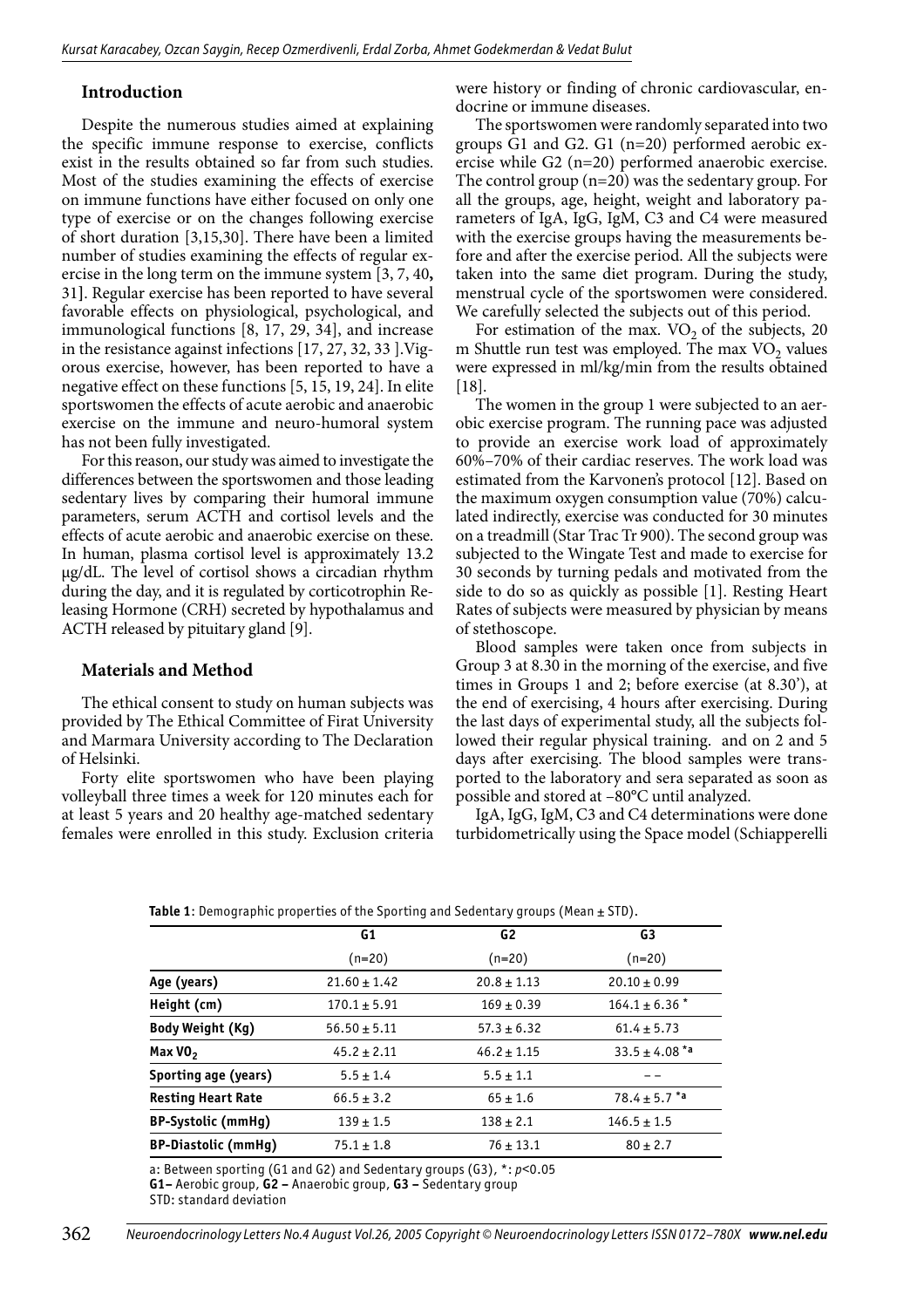**Table 2**: Comparison of the Immune System and Hormonal Parameters before exercising in the Sporting and Sedentary groups (Mean  $\pm$  STD).

|            | G1               | G2               | G3                             |
|------------|------------------|------------------|--------------------------------|
|            | $(n=20)$         | (n=20)           | $(n=20)$                       |
| IgA (g/lt) | $1.89 \pm 0.13$  | $1.81 \pm 0.17$  | $1.27 \pm 0.12$ *a             |
| IgG (g/lt) | $13.46 \pm 0.76$ | $13.59 \pm 0.85$ | $10.73 \pm 0.87$ *a            |
| IgM (g/lt) | $1.03 \pm 0.07$  | $1.05 \pm 0.05$  | $1.09 \pm 0.08$                |
| C3 (g/It)  | $1.64 \pm 0.12$  | $1.65 \pm 0.55$  | $1.66 \pm 0.12$                |
| C4 (g/It)  | $0.25 \pm 0.04$  | $0.24 \pm 0.04$  | $0.29 \pm 0.12$                |
| ACTH       | $35.74 \pm 2.32$ | $34.50 \pm 2.02$ | $36.50 \pm 3.81$               |
| Cortisol   | $9.48 \pm 1.54$  | $9.44 \pm 1.81$  | $12.36 \pm 0.46$ <sup>*a</sup> |

a: Between sporting (G1 and G2) and Sedentary groups (G3), \*: *p<*0.05

G1– Aerobic group, G2 – Anaerobic group, G3 – Sedentary group

STD: standard deviation

Biosystems, USA) specific protein analyzer. ACTH and cortisol determination was done using the IMMULYTE (DPC, Diagnostic Product Corporations, Losangeles USA) model hormone analyzer employing the chemiluminesence method.

For the statistical analysis, the SPSS (SPSS for Windows, version 11.0) program was used. For the statistical evaluation of data, the Kruskall Wallis Variance analysis was used for continuous data, whilst the Bonferroni's revised Mann Whitney *U* test was used for significance testing as non-parametric tests. For the analysis of repeating measurements in the G1 and G2 groups the Friedman's Variance analysis was employed whiled the Wilcoxon Rank test non-parametric was used for analyzing significant values with *p <* 0.05 considered significant.

#### **Results**

The demographic properties of the sporting (G1 and G2) and sedentary groups are presented in *Table 1*.

When we compared the immune system parameters and stress hormones, including ACTH and cortisol in sporting (G1 and G2) and sedentary group (G3), it was found that IgA and IgG approximately 30% lower and cortisol levels were elevated as 31% in G3 groups. Results are shown at *Table 2*.

For aerobic and anaerobic test groups, immunoglobulin and stress hormones before and after aerobic exercise (at the end, 4 hours, and 2 days, and 5 days after exercising) in sporting women of the groups G1 and G2 were evaluated and results are shown at *Table 3* and 4. In the group aerobic exercise, levels of cortisol and ACTH increased as approximately 36% in post-exercise immediate period. In the 2nd and the 5th days, IgA levels were observed to be elevated approximately 16%, and the elevations in IgG and IgM levels were respectively 11% and 100% in the group of aerobic exercise.

#### **Discussion**

Different results have been obtained in studies on the effects of exercise on the immune system [8, 20, 28]**.** In addition to factors like type, duration, intensity, and program of the exercise and the use of different subjects [29], various complex mechanisms including hormonal, metabolic and psychoneural stress are also known to have effects on the immune system [14, 32].

Changes in the immune functions due to acute exercise and training have been attributed to the increased secretion of cortisol, cathecholamine and the neuropeptides [3, 13**,** 37]. During exercise, when the max  $O_2$  consumption exceeds 60% an increase in the epinephrine and cortisol concentrations occurs. Under any kind of stress vasopressin stimulates the release of corticotropin-relasing factor, which in turn leads to the release of ACTH [2]. Exercise increases the number of lymphocytes in the circulation by acting as a lymphocytic β2-adrenergic agonist. Cortisol on the other hand blocks the entry of lymphocytes which would otherwise lead to strong neutrophilia in the circulation, thereby facilitating the passage of lymphocytes from the lymphoid compartments [4,16, 26, 37].

In our study, comparison of the IgA and IgG levels revealed significantly lower parameters in the sedentary group than in the groups G1 and G2 before exercise. We concluded that the elevated levels of immunoglobulines in the sporting groups may be caused by the chronic effect of regular exercise. While Mackinon and Smith [16, 36], reports of the acute and chronic effects of exercise on the immune system other investigators emphasized that no matter the duration of the exercise there is always an increase in the parameters of the immune system. In another study on the topic, the IgG, IgA, and IgM levels in male marathon runners at rest have been reported to be within clinically normal limits [25]. Nehlsen et al., reported that at 60% of max  $VO<sub>2</sub>$ moderate exercise results in transient increases in the IgG, IgA, and IgM levels [21]. In the same study, it was found that at the 6th week of the training exercise program with intensity of 60% max  $VO<sub>2</sub>$  similar increase in the basal immunoglobulin levels was noted. In a dif-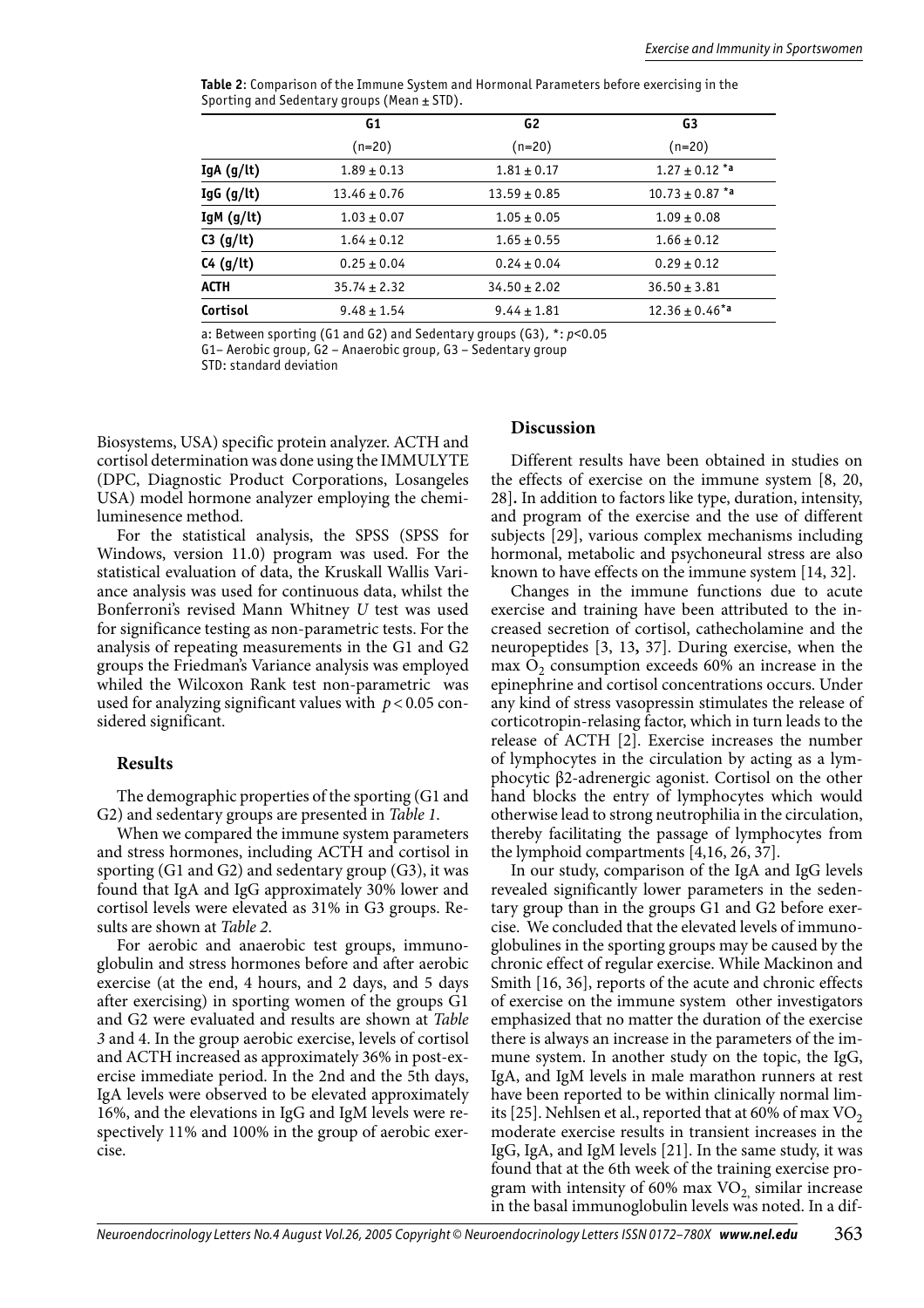#### Kursat Karacabey, Ozcan Saygin, Recep Ozmerdivenli, Erdal Zorba, Ahmet Godekmerdan & Vedat Bulut

**Table 3**: Comparison of the Immunoglobulin and Hormonal System Parameters before and after aerobic exercise (at the end, 4 hours, and 2 days, and 5 days after exercising) in Sporting women (Mean  $\pm$  STD)

| $(n=20)$     | <b>Pre-Exercise</b> | <b>Post-Exercise</b><br>immediate | 3rd Measurement<br>4 hrs after exer. | 4th Measurement<br>2 days after exer. | 5th Measurement<br>5 days after exer. |
|--------------|---------------------|-----------------------------------|--------------------------------------|---------------------------------------|---------------------------------------|
| IgA $(g/t)$  | $1.89 \pm 0.13$     | $1.73 \pm 0.03$                   | $1.85 \pm 0.20$                      | $2.13 \pm 0.44$ *b                    | $2.29 \pm 0.27$ *b                    |
| IgG $(g/lt)$ | $13.46 \pm 0.76$    | $13.77 \pm 1.38$                  | $13.70 \pm 0.92$                     | $15.23 \pm 1.11$ *b                   | $15.05 \pm 0.46$ *b                   |
| IgM $(g/lt)$ | $1.03 \pm 0.07$     | $1.08 \pm 0.02$                   | $1.06 \pm 0.31$                      | $2.07 \pm 0.19$ **b                   | $2.10 \pm 0.09$ **b                   |
| C3 (g/It)    | $1.64 \pm 0.03$     | $1.06 \pm 0.08$ *a                | $1.68 \pm 0.04$                      | $1.67 \pm 0.05$                       | $1.67 \pm 0.05$                       |
| C4 (g/lt)    | $0.25 \pm 0.04$     | $0.11 \pm 0.03$ *a                | $0.28 \pm 0.11$                      | $0.22 \pm 0.09$                       | $0.21 \pm 0.06$                       |
| <b>ACTH</b>  | $35.74 \pm 2.32$    | $45.72 \pm 2.90$ *a               | $36.30 \pm 1.76$                     | $34.86 \pm 2.65$                      | $34.53 \pm 2.32$                      |
| Cortisol     | $11.48 \pm 1.54$    | $15.06 \pm 2.55$ *a               | $10.56 \pm 1.18$                     | $10.72 \pm 1.16$                      | $11.27 \pm 1.39$                      |

(**a:** Pre- and Post-Exercise, **b:** Pre-Exercise and 3rd, 4th and 5th measurements **\*:***p<*0.05**\*\*:** *p<*0.01) STD: standard deviation

**Table 4**: Comparison of the immunoglobulin and hormonal parameters before and after anaerobic exercise (at the end, 4 hours, 2 days, and 5 days afterwards) in the sporting women (Mean  $\pm$  STD)

| $(n=20)$     | Pre-Exercise     | Post-Exercise<br>immediate | 3rd Measurement<br>4 hrs after exer. | 4th Measurement<br>2 days after exer. | 5th Measurement<br>5 days after exer. |
|--------------|------------------|----------------------------|--------------------------------------|---------------------------------------|---------------------------------------|
| $IgA$ (g/l   | $1.81 \pm 0.13$  | $1.76 \pm 0.03$            | $1.80 \pm 0.09$                      | $1.79 \pm 0.17$                       | $1.83 \pm 0.18$                       |
| IgG (g/It)   | $13.89 \pm 0.85$ | $13.55 \pm 1.53$           | $13.52 \pm 1.47$                     | $13.84 \pm 1.41$                      | $13.77 \pm 1.68$                      |
| IgM $(g/lt)$ | $1.05 \pm 0.05$  | $1.09 \pm 0.03$            | $1.02 \pm 0.03$                      | $1.03 \pm 0.04$                       | $1.07 \pm 0.05$                       |
| C3 (g/It)    | $1.66 \pm 0.05$  | $1.14 \pm 0.06$ *a         | $1.68 \pm 0.04$                      | $1.67 \pm 0.05$                       | $1.64 \pm 0.05$                       |
| C4 (g/lt)    | $0.24 \pm 0.04$  | $0.12 \pm 0.01$ **a        | $0.23 \pm 0.10$                      | $0.22 \pm 0.5$                        | $0.21 \pm 0.07$                       |
| <b>ACTH</b>  | $34.50 \pm 2.02$ | $33.14 \pm 2.48$           | $33.77 \pm 1.98$                     | $35.02 \pm 2.52$                      | $34.80 \pm 2.09$                      |
| Cortisol     | $12.44 \pm 1.81$ | $12.11 \pm 1.91$           | $12.17 \pm 1.68$                     | $12.16 \pm 1.5$                       | $11.36 \pm 1.38$                      |

(**a:** Pre- and Post-Exercise, **\*:***p<*0.05**\*\*:** *p<*0.01

STD: standard deviation

ferent study, it has been reported that the plasma immunoglobulin levels was increased by regular exercise of moderate intensity [40]. The results from our study in which the IgA, IgG, and IgM levels were increased by regular exercise are in agreement with these data and demonstrate the positive effects of exercise on the immune system [3, 11, 15, 23, 33]**.**

While the IgA level at 4 hours after exercise was found to have returned to the pre-exercise levels, at 2 and 5 days post-exercise it was found to be higher than the pre-exercise level. In the studies reported in previous, in the measurements conducted after the aerobic and anaerobic exercise, the IgA level was found to have fallen. However, the fall was not statistically significant. This fall was thought to be probably due to the inflammation that results from the microtrauma in which the muscle tissue is subjected to during exercise [24, 32].

The IgG and IgM levels at 2 and 5 days after exercise were found to be statistically higher than that before exercise. In another study, the observation that no change in the IgA, IgG, and IgM levels occurred, was explained by the fact that the duration of exercise did not probably lead to any significant changes in the glu-

tamine levels that would otherwise affect the function of lymphocytes and macrophages [39].

From studies conducted, it has been found that, though the measured resting state C3 and C4 levels in long distance runners is significantly lower than that in individuals leading sedentary lives, with aerobic exercise the level rises [6, 22, 23, 35**]**. It is known that short duration exercise leads to activation of the C3 and C4 levels [11, 23 **]**. In a study conducted on experienced athletes, despite the small increase in the C3a and C4a levels between the pre-exercise and immediately after exercise, a corresponding fall in the C4H level was noted [22, 35]. In the study presented here, no difference was observed in the C3 and C4 levels before exercise between the sporting and sedentary groups. However, in the sporting groups (G1 and G2) the measurement after both aerobic and anaerobic exercise showed statistically significant falls in the and C4 levels after exercise. The fact that mild acidosis that occurs in the blood of these sporting subjects during anaerobic exercise leads to activation of the alternative pathway in the utilization of the C3 and C4 system together with the inflammation due to microtrauma of the muscles during exercise offers an explanation for this fall [6, 32].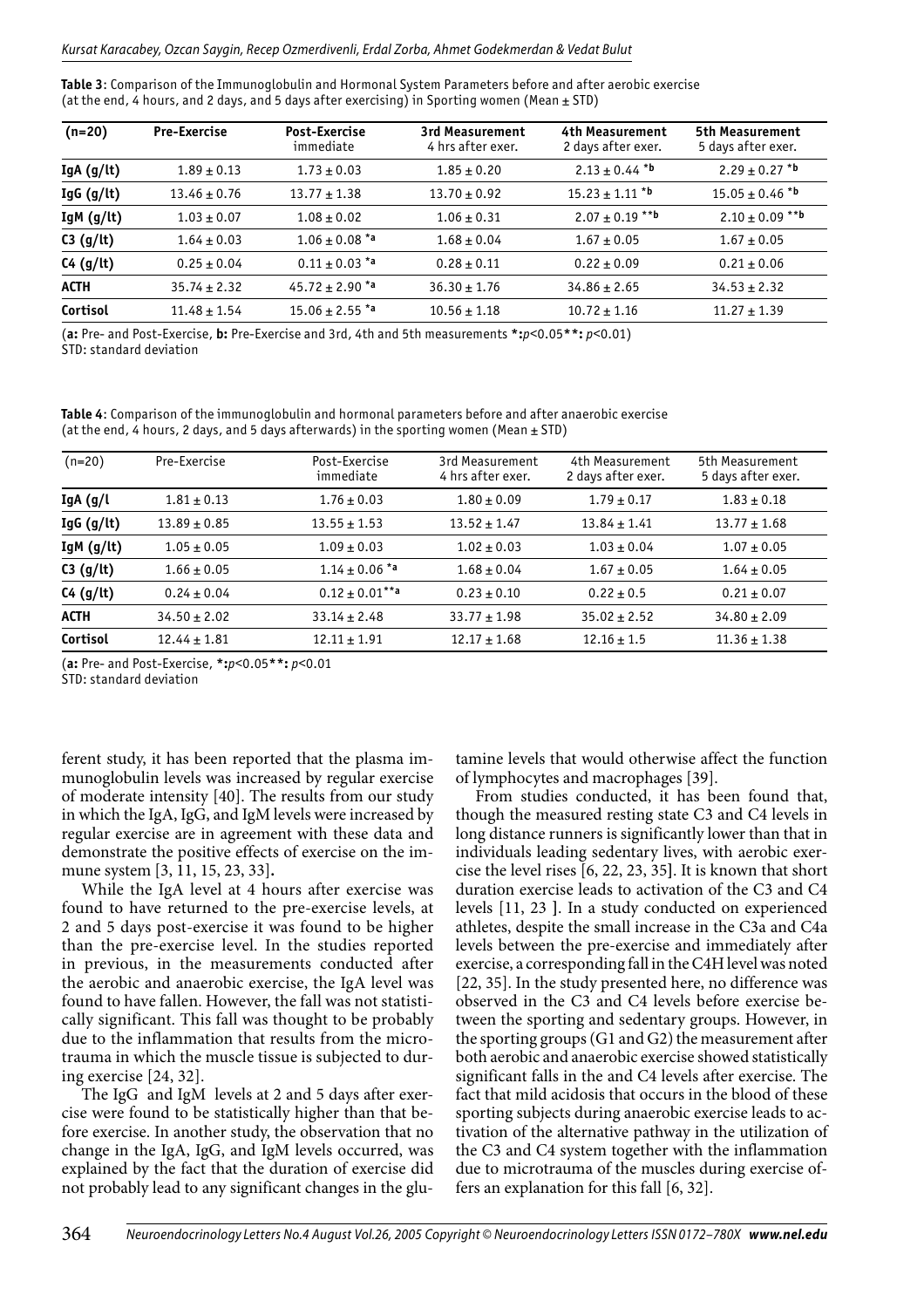In reports**,** a high correlation has been established between the cortisol level and the intensity of exercise [10, 11, 31]. The highest value of cortisol was reported in aerobic capacity exercises [4,38]. We observed significantly higher cortisol levels in the sedentary group than in the sporting groups (G1 and G2). The ACTH levels, however, showed no difference between the two groups. Whereas anaerobic exercise for a brief period led to no changes whatsoever in the sporting subjects, with aerobic exercise an increase in the cortisol and ACTH hormone secretion was observed. In studies conducted, while the ACTH increased after exercising a parallel increase in the level of cortisol which is secreted under the influence of ACTH has been reported [8, 10, 11, 38, 39**]**. However, these findings showed differences between individuals, with some studies demonstrating much higher increases in sporting individuals [37, 38]**.** Thuma and his colleagues (1995) found a positive relationship between the rise in cortisol concentration after exercise and the max  $VO<sub>2</sub>$ . In the light of these findings the changes in ACTH and cortisol levels observed in our study can be said to agree with those of the literature. Aerobic exercise might lead to increased cortisol and decreased IgA and IgG, which could increase susceptibility to infections.

In conclusion, whereas the anaerobic exercise of short duration did not lead to an increase in the cortisol and ACTH levels in the sporting women, aerobic exercise was observed to have led to changes in immunoglobulines and caused to elevated levels of cortisol and ACTH hormone levels. According the data obtained from the study, we conclude that regular and moderate exercise has favorable effects on the immune system by increasing immunoglobulines which are potent protective factors.

#### REFERENCES

- 1 Adams GM. Physiology Laboratory Manual, (4th Ed.) Brown & Benchmark Publishers.Madison, Wisconsin-Dubuque, Iowa 2002.
- 2 Ahtiainen JP, Pakarinen A, Kraemer WJ, Hakkinen K. Acute hormonal responses to heavy resistance exercise in strength athletes versus nonathletes. Can J Appl Physiol. 2004; **29**:527–543.
- 3 Bauer T, Weisser B. Effect of aerobic endurance exercise on immune function in elderly athletes. Schweiz Rundsch Med Prax 2002; **30**: 91:153–158.
- 4 Brenner I, Shek PN, Zamecnik J, Shephard RJ. Stress hormones and the immunological responses to heat and exercise. Int J Sports Med 1998; **19**:130–143.
- 5 Callow KA. Effect of specific humoral immunity and some nonspecific factors on resistance of volunteers to respiratory coronavirus infection. J Hyg 1985; **95**:173–189.
- 6 Cannon JG. Fiatarone M.A, Fieldinig RA, Evans WJ. Aging and stress induced changes in complement activation and neutrophil mobilization. J Appl Physiol 1994; **76**:2616–2620.
- 7 Fahlman MM, Engels HJ, Morgan AL, Kolokouri I. Mucosal IgA response to repeated wingate tests in females. Int J Sports Med 2001; **22**:127–131.
- 8 Filaire E, Bonis J, Lac G. Relationships between physiological and psychological stress and salivary immunoglobulin A among young female gymnasts. Percept Mot Skills 2004; **99**:605–617
- 9 Ganong WF. Review of Medical Physiology. East Norwalk, Connecticut: Appleton & Lange; 1995. pp. 327–351.
- 10 Heitkamp H, Schulz, Röcker K, Dickhuth: Endurance traning in females: changes in β-endorphin and Acth. Int J Sports Med 1997; **19**:260–264.
- 11 Karacabey K, Peker I, Saygin O, Ciloglu F, Ozmerdivenli R, Bulut V. Effects of acute aerobic and anaerobic exercise on humoral immune factors in elite athletes. Biotechnology& Biotechnological Equipment 2005; **19**:175–180.
- 12 Karvonen MJ, Kentala E, Mustala O. The effects of training on heart rate: longitudinal study. Ann Med Exp Biol Fenn 1957; **35**:307–315.
- 13 Koppel M, Tvede N, Galbo H, Haahn M. Evidence that the effect of physical exercise on NK cell activity is mediated by epinephrine. J. Appl Physiol 1991; **70**:2530–2534.
- 14 La Parriere A, Ironson G, Anton M.H, Schneiderman N, Klisman N. Exercise and psychoneuroimmunology. Med Sci Sports Exerc 1994; **26**:182–190.
- 15 Mackinnon LT. The effect of exercise on secretory and natural immunity. Adv Exp Med Biol 1987; **216**:869–876.
- 16 Mackinnon, LT. Effects of exercise on the immune system: overtraining effects on immunity and performance in athletes. Immunol Cell Biol 2000; **78**:502–509.
- 17 Mackinnon, LT. Chronic exercise training effects on immune function. Med Sci Sports Exerc 2000; **32**:369–S376.
- 18 Manios Y, Moschandreas J, Hatzis C, Kafatos A. Evaluation of a health and nutrition education program in primary school children of Crete over a three-year period. Preventive Medicine 1999; **28**:149–159.
- 19 Moldoveanu AI, Shephard RJ, Shek PN. The cytokine response to physical activity and training. Sports Med Review 2001; **31**:115– 144.
- 20 Nash MS. Exercise and immunology. Med Sci Sports Exerc 1994; **26**:125–127.
- 21 Nehlsen–Canarella, SL, Nieman DC. Jensen J, Chang G. The effect of moderate exercise on lymphocle function and serum immunoglobin. Int J Sports Med 1991; **12**:391–398.
- 22 Nielsen EW, Johansen HT, Gaudesen O, Osterud B, Olsen JO, Hogasen K, Hack CE, Mollnes TE. C3 is activated in hereditary angioedema, and C1/C1-inhibitor complexes rise during physical stress in untreated patients. Scand J Immunol 1995; **42**:679–685.
- 23 Nieman DC, Tan SA, Lee JW, Berk LJ. Complement and immunglobulin levels in athletes and sedentary controls. Int J Sport Med 1989; **10**:124–128.
- 24 Nieman DC. Exercise infection and immunity. Int J Sports Med 1994; **15**:116–123.
- 25 Nilssen DE, Oktedalen O, Lygren I, Opstad PK, Brandtzaeg P. Intestinal Iga- and Igm-producing cells are not decreased in marathon runners. Int J Sports Med 1998; 19:425–431.
- 26 Perna FM, Schneiderman N, Laperriere A. Psychological stress, exercise and immunity. Int J Sports Med 1997; **18**:78–83.
- 27 Peters EM. Exercise, immunology and upper respiratory tract infections. Int J Sports Med 1997; **18**:69–77.
- 28 Pyne DB, Gleeson M, Mcdonald WA, Clancy RL, Perry C J, Fricker PA.Training strategies to maintain immunocompetence in athletes. Int J Sports Med 2000; **21**:51–60.
- 29 Reid MR, Drummond PD, Mackinnon LT. The effect of moderate aerobic exercise and relaxation on secretory immunoglobulin A. Int J Sports Med 2001; **22**: 132–137.
- 30 Rowbottom DG, Green KJ. Acute exercise effects on the immune system. Med Sci Sports Exerc 2001; **32**:396–405.
- 31 Sage D, Maurel D, Bosler O. Involvement of the suprachiasmatic nucleus in diurnal ACTH and corticosterone responsiveness to stress. Am J Physiol Endocrinol Metab 2001; **280**:260–269.
- 32 Sharp NC, Kouledakis Y. Sport and the overtraning syndrome. Immunological aspects. British Med. Bul 1992; **48**:518–533.
- 33 Shinkai S, Shore S, Shek PN, Shephard RJ. Acute exercise and immune function: Relationship between lymphocyte activity and changes in subset counts. Int J Sports Med 1992; **13**:452–461.
- 34 Simonson SR. The immune response to resistance exercise. J Strength Cond Res 2001; **15**:378–384.
- 35 Smith J, Chi D, Krish G, Reynolds S, Cambron G. Effect of exercise on complement activity. Ann Allergy 1990; **65**: 304–310.
- 36 Smith JA. Guidelines, standards and perspectives in exercise immunology. Med Sci Sports Exerc 1995; **27**: 497–506.
- 37 Tabata, I, Ogita F, Miyachi M, Shibayama. Effect of low blood glucose on plasma crf, Acth, and cortisol during prolonged physical exercise. J Appl Physiol 1991; **71**:1807–1812.